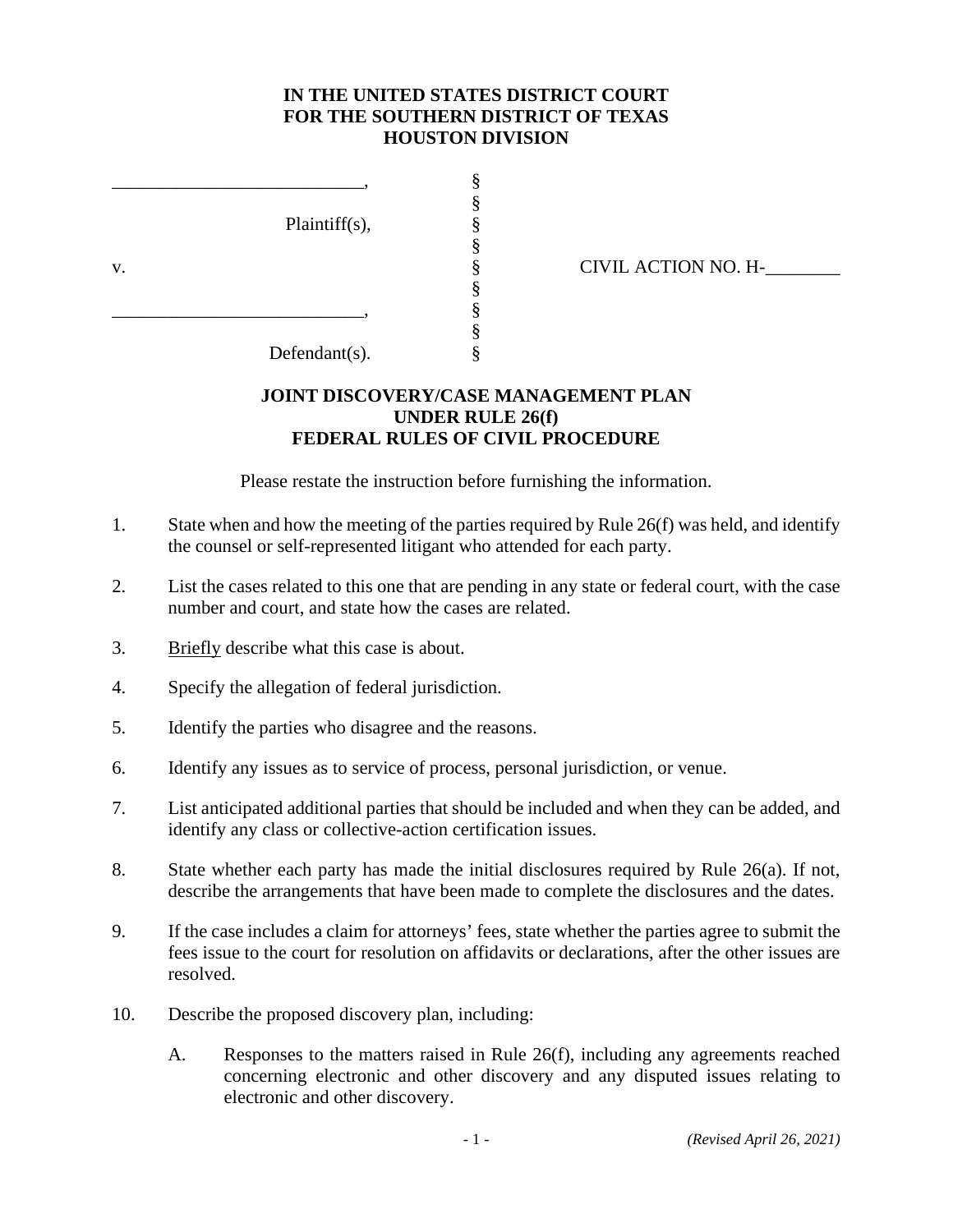- B. When and to whom the plaintiff anticipates it may send interrogatories and requests for production.
- C. When and to whom the defendant anticipates it may send interrogatories and requests for production.
- D. Of whom and by when the plaintiff anticipates taking oral depositions, and whether they can be done by remote means, such as by zoom.
- E. Of whom and by when the defendant anticipates taking oral depositions, and whether they can be done by remote means, such as by zoom.
- F. Any threshold issues—such as limitations, jurisdiction, or immunity—that should be scheduled for early resolution, what discovery targeted to those issues may need to occur early, and how long this targeted discovery will take.
- G. Any experts needed on issues other than attorneys' fees.
- H. If medical experts are needed, whether they are only treating physicians or also designated on other issues.
- I. When the plaintiff (or the party with the burden of proof on an issue) will be able to designate experts and provide the reports required by Rule  $26(a)(2)(B)$ , and when the opposing party will be able to designate responsive experts and to provide their reports.
- J. List expert depositions the plaintiff (or the party with the burden of proof on an issue) anticipates taking and their anticipated completion date, and whether they can be done by remote means, such as by zoom. See Rule  $26(a)(2)(B)$  (expert report).
- K. List expert depositions the opposing party anticipates taking and their anticipated completion date, and whether they can be done by remote means, such as by zoom. See Rule  $26(a)(2)(B)$  (expert report).
- L. In a case involving parties that are unincorporated entities, such as an LLC or LLP, state the citizenship of every member and file an affidavit or declaration setting out the citizenship of every member.
- 11. If the parties are not agreed on a part of the discovery plan, describe the separate views and proposals of each party.
- 12. Specify the discovery beyond initial disclosures that has been undertaken to date.
- 13. State the date the planned discovery can reasonably be completed.
- 14. Describe the possibilities for a prompt settlement or resolution of the case that were discussed in your Rule 26(f) meeting or have emerged since then.